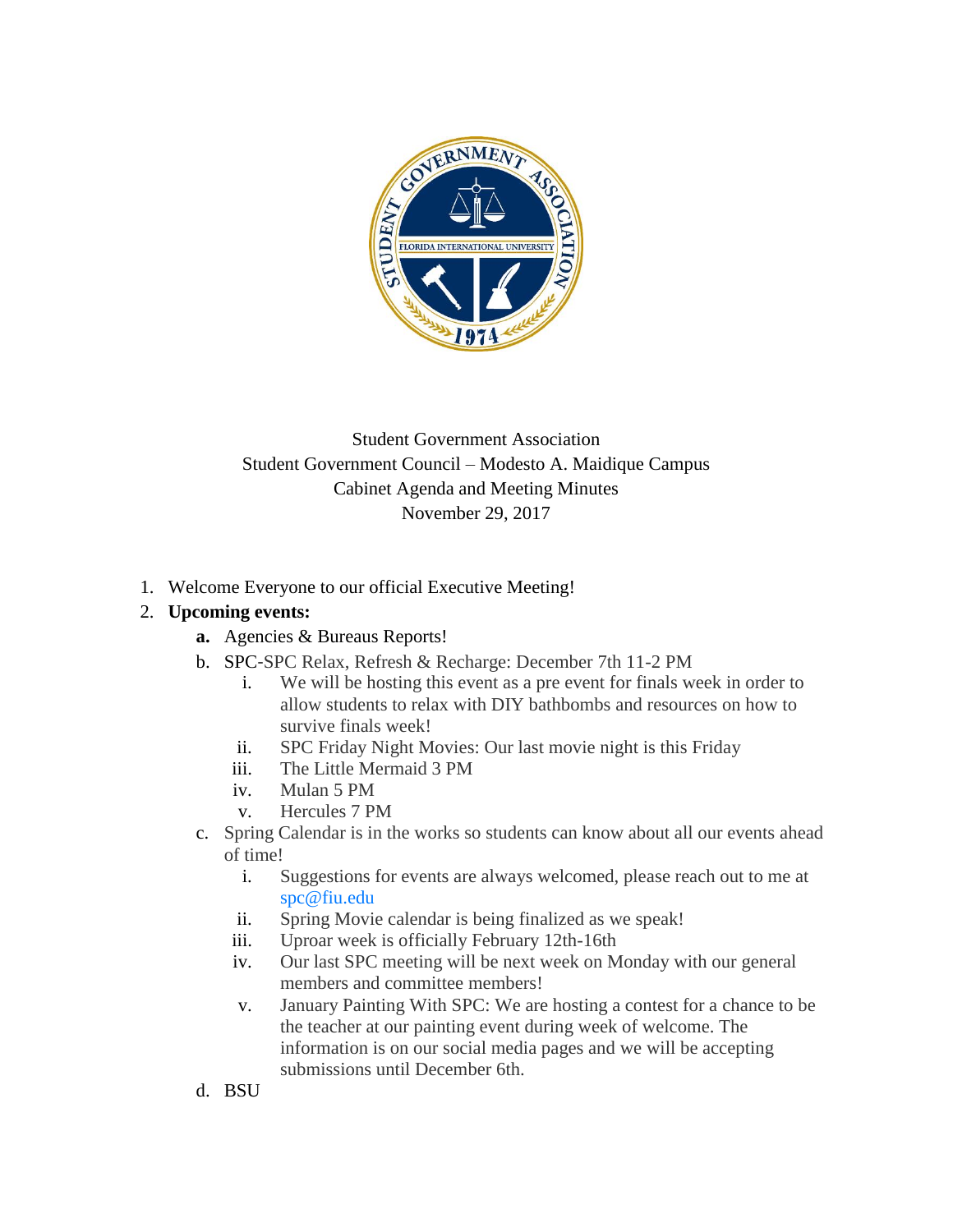- i. Last event is next week from 12-3pm in GC pit.
- ii. Study session for finals week in the library. Working with 24/5 initiatives.
- e. CSO
- f. RHA- Thanksgiving Feast was a success!!! This Friday Less Stress day at 5pm to 8pm
- g. Multifaith
- h. Homecoming
- 3. Cabinet Reports:
	- i. Secretary of Internal Affairs
		- 1. (11/17)
		- 2. United Way:
		- 3. Fundraising activities. (Pie, video promotions, canning, tabling, recollection of school supplies for children)
		- 4. United Way week: special week of the month were each day is focused on a special fundraising activity (like a toy drive)
		- 5. Cook-off tickets (\$5 per ticket) on Dec. 1st
		- 6. Sandra -> video footage for SGA social media
		- 7. (11/28)
		- 8. United Way:
		- 9. Meeting with Steering Committee.
		- 10. (Regular)
		- 11. Working to create United Way "#IFIGHTFOR" campaign physically on campus. (Social media posts with placards, location)
	- ii. Secretary of Media Relations
		- 1. Start recording Top 5 final tips next week
	- iii. Secretary of Leadership and Development
		- 1. President sent out email for student leaders to fill out form.
		- 2. Helped pick what theme for leadership summit flyer.
	- iv. Secretary of Sustainability
		- 1. Bottle recycling should be all up
		- 2. Sweetwater Project
			- a. Meeting with Miriam from Frost Art Museum
		- 3. Meeting with Maxine from GC about fountain
			- a. Updates coming soon
		- 4. ECOSIA
	- v. Secretary of Governmental Relations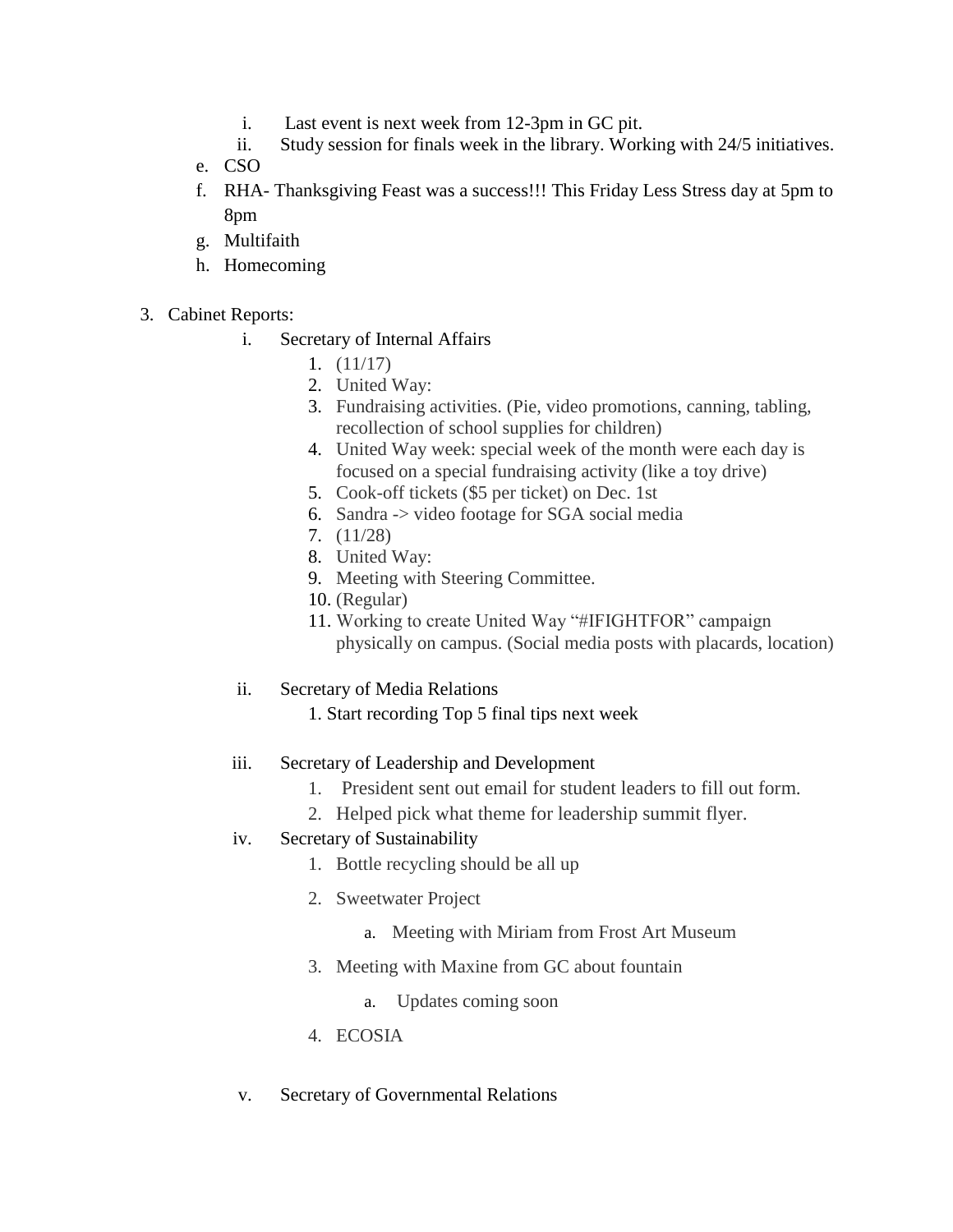1. 2.

vi. Secretary of Educational Programs

- 1. Intern meeting (11/14)
- 2. Planned resource rally Put interns into committees to plan the event
- 3. Communicated with BBC Intern program
- 4. Spoke about having both intern groups meet for a fun day.
- 5. Resource Rally
- 6. January 23rd, 2018 @ GC pit from 11:00 a.m. to 2:00 p.m.
- 7. First week of secret Santa
- 8. Sent out doodle for interns to complete events.
- 9. Decorated SGA office
- 10. January 19th -21st Spring Retreat
- vii. Secretary of Student life
	- 1. Meeting with head of architecture for Parkview 2
	- 2. Meeting with director of housing tomorrow
- viii. Elections Commissioner
	- 1. First meeting for election board today at 7:30pm
	- 2. Meeting with JP
	- ix. Secretary of Diversity and Inclusion
		- 1. Gender Inclusive Bathrooms
		- 2. Need to create a list of bathrooms that need signs changed (relating information to John Cal - VP for Facilities Management)
		- 3. International Students
		- 4. had a meeting with the committee for the spring job fair
		- 5. World AIDS Day
			- a. November 30 tabling from 10-3PM in GC pit & 7-10PM
	- x. Secretary of Academic and Health Affairs
		- 1.

2.

- xi. Secretary of Transportation
	- 1. \*Back and forth emails with Parking in regards to Partnership with RedCoach
	- 2. -Free transportation till December 31st (including Thanksgiving and Christmas)
	- 3. -30 coupon codes available
	- 4. -Created a form to apply for the codes (residential life students are priority)
	- 5. -Contacted Amanda (media relations) to help social media marketing this partnership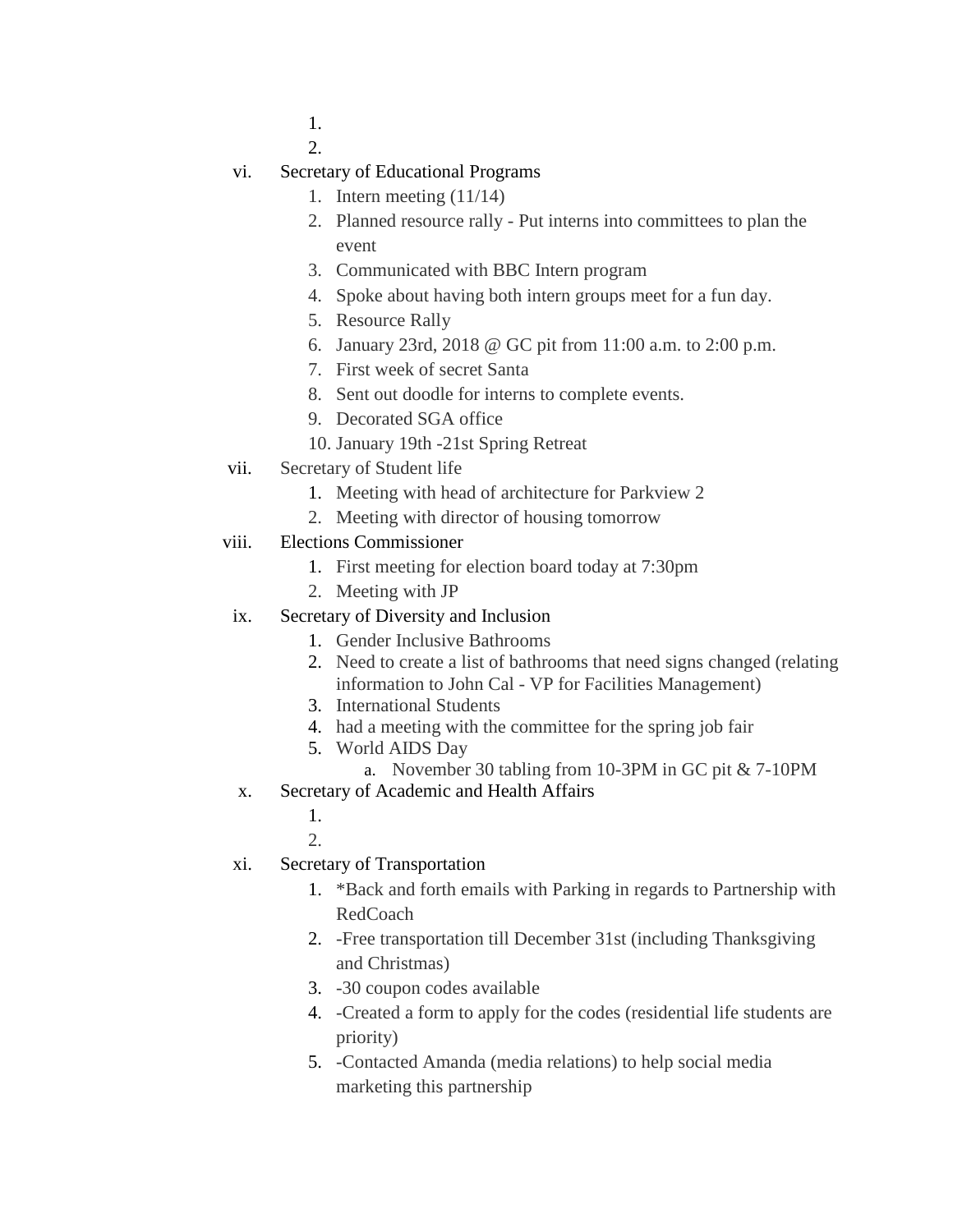- xii. Secretary of Veterans Affairs
	- 1. Met with Michael Pischner:
		- a. Printing
		- b. Orientation programs- see if we can do something with virtual orientation for veterans
		- c. Survey
	- 2. Researched ideas for new veteran related activities
- xiii. Secretary of University Affinity
	- 1. Athletics:
		- a. Athlete Appreciation Day was postponed ://
		- b. No conference championship game for football, but still a potential bowl game
		- c. Basketball season has started!
		- d. Men's soccer lost to Duke 1-2
		- e. Women's basketball won Sunday against Charleston Southern 77-70
	- 2. Spring sports tailgates??
	- 3. Emailed Maria information for bus quote. Thinking about how many students we expect to utilize the bus, logistics, etc.
	- 4. We want to do an FIU music album
	- 5. Waiting on meeting for alumni association

#### Cabinet Breakout session

#### **Chief of Staff:**

- 1. Next week december 6th let me know if you can't attend cabinet because of finals
- 2. Next cabinet make sure to have your goals and expectations
- 3. No cabinet on Dec. 13th
- 4. No office hours during finals

#### **President Report:**

- 1. Meeting with you guys individually
- 2. Constitutional Review Committee next week to see if we can combine

SGA BBC and MMC

#### **Vice President Report:**

- 1. Meeting tomorrow at 9am for A Light in the Closet
- 2. We are looking to hire someone for graphic design

#### **Advisors Report:**

1. Giveaways should arrive tomorrow

#### **Deputies Report:**